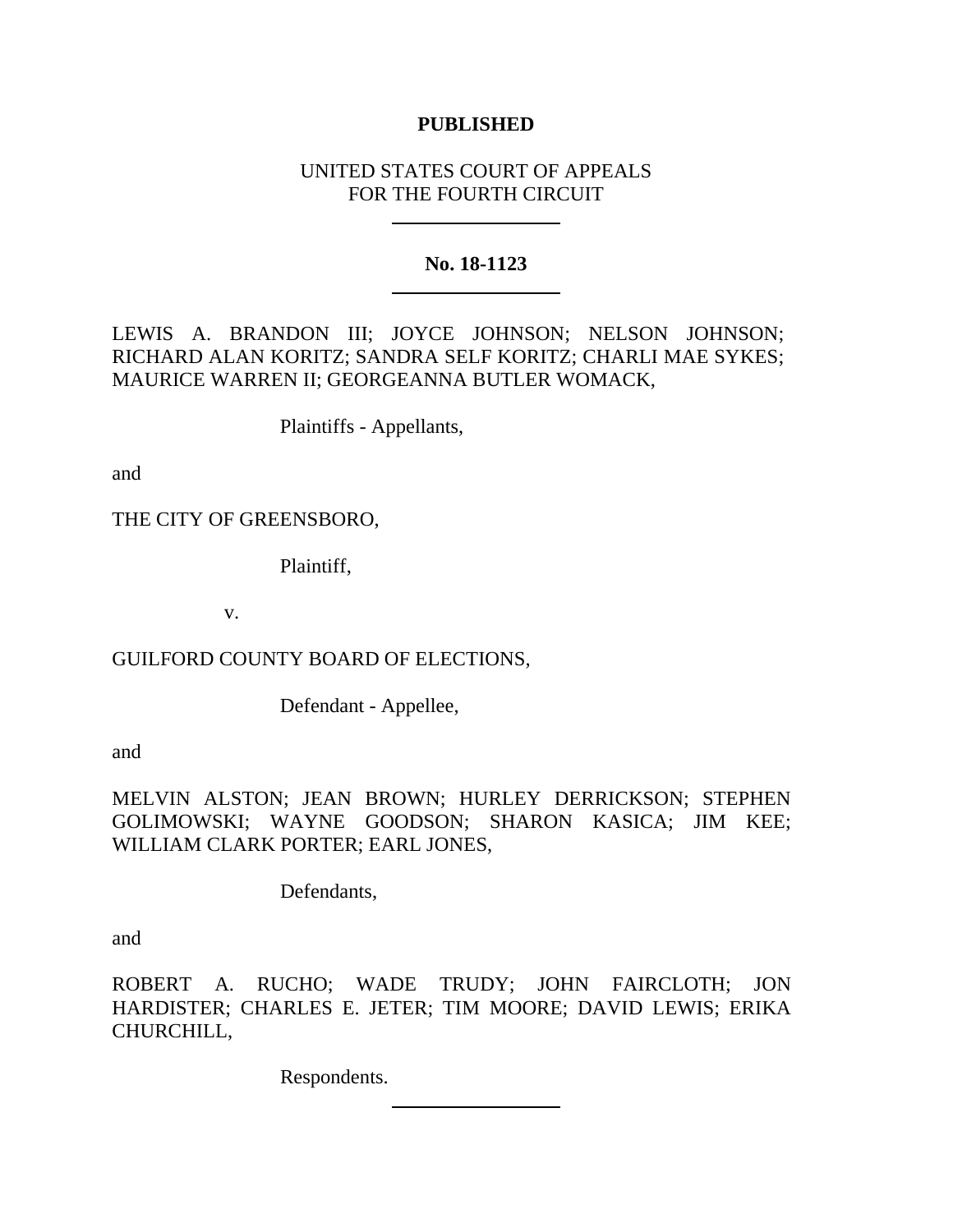Appeal from the United States District Court for the Middle District of North Carolina, at Greensboro. Catherine C. Eagles, District Judge. (1:15-cv-00559-CCE-JLW)

Argued: October 30, 2018 Decided: April 15, 2019

Before NIEMEYER, THACKER, and RICHARDSON, Circuit Judges.

Reversed and remanded by published opinion. Judge Niemeyer wrote the majority opinion, in which Judge Thacker joined. Judge Richardson wrote a dissenting opinion.

**ARGUED:** Allison J. Riggs, SOUTHERN COALITION FOR SOCIAL JUSTICE, Durham, North Carolina, for Appellants. J. Mark Payne, GUILFORD COUNTY ATTORNEY'S OFFICE, Greensboro, North Carolina, for Appellee. **ON BRIEF:** Jaclyn A. Maffetore, SOUTHERN COALITION FOR SOCIAL JUSTICE, Durham, North Carolina, for Appellants. Taniya D. Reaves, GUILFORD COUNTY ATTORNEY'S OFFICE, Greensboro, North Carolina, for Appellee. Alan W. Duncan, Stephen M. Russell, Jr., MULLINS DUNCAN HARRELL & RUSSELL, PLLC, Greensboro, North Carolina, for Appellee.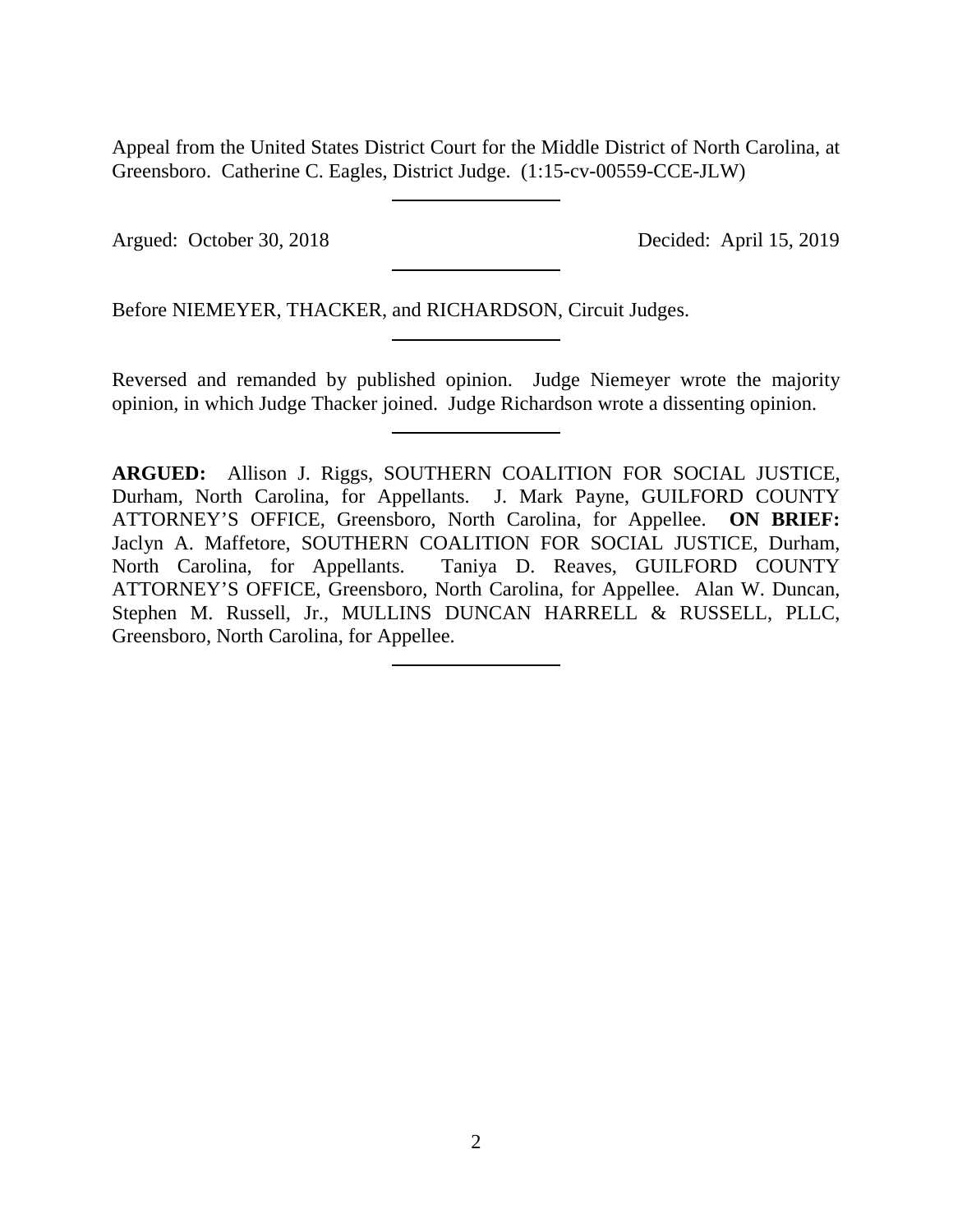#### NIEMEYER, Circuit Judge:

After eight voting citizens of Greensboro, North Carolina, ("Citizens") prevailed in an action under 42 U.S.C. § 1983 against the Guilford County Board of Elections, successfully challenging as unconstitutional a 2015 state law that redrew Greensboro City Council districts and obtaining a permanent injunction against the County Board's enforcement of the law, they filed a motion for attorney's fees, expert fees, and costs under 42 U.S.C. § 1988 and 52 U.S.C. § 10310(e). The district court denied their motion, however, concluding that "special circumstances" justified the denial of fees because the County Board, even though responsible for enforcing the unconstitutional law, had no hand in enacting the law and did not defend it during the litigation. The court reasoned that because the County Board was an "innocent" or "non-responsible" party and the Citizens should have sued the State of North Carolina, any award assessed against the County Board would be "unjust."

The Citizens filed this appeal, arguing that the district court erred in denying their motion based on the County Board's "innocence" or "non-responsibility." The Citizens point out that they were the prevailing party, having succeeded in demonstrating that the redistricting law was unconstitutional and in obtaining full relief with the entry of a permanent injunction prohibiting the County Board's enforcement of the law. They argue that under established precedent, a party enjoined from enforcing an unconstitutional law, even if it did not enact or defend the law, is legally responsible for attorney's fees under § 1988 and § 10310(e). *See Indep. Fed'n of Flight Attendants v. Zipes*, 491 U.S. 754, 763 (1989) (noting that "the party *legally responsible for relief* on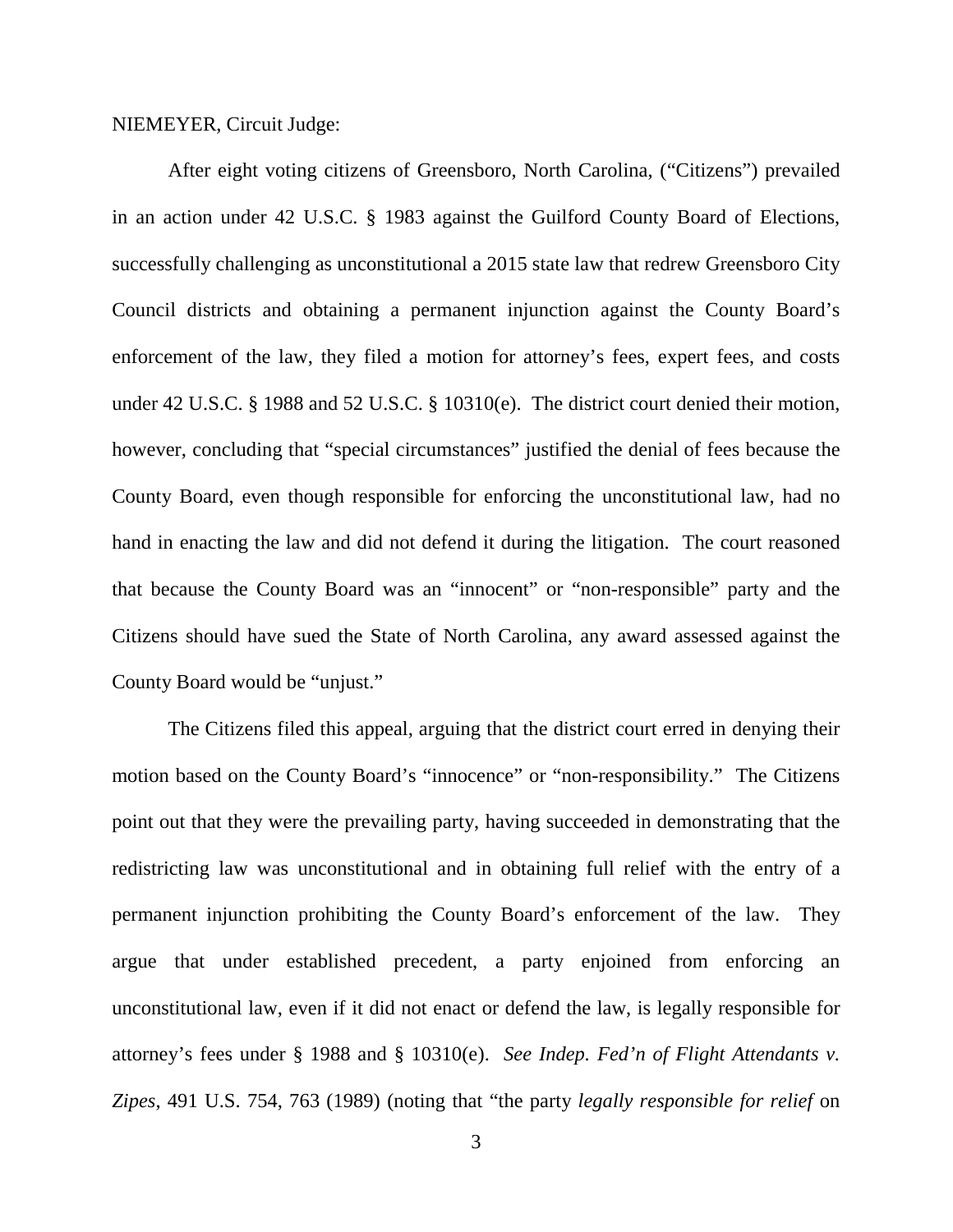the merits" is "clearly the party who should  $\ldots$  bear fee liability under § 1988" (emphasis added) (quoting *Kentucky v. Graham*, 473 U.S. 159, 164 (1985))).

We agree with the Citizens. Civil rights fee-shifting statutes, such as those at issue here, are not meant to punish defendants for a lack of innocence or good faith but rather to "compensate civil rights attorneys who bring civil rights cases and win them." *Lefemine v. Wideman*, 758 F.3d 551, 557 (4th Cir. 2014). "Innocence" or a "lack of responsibility" for the enactment of an unconstitutional law is therefore not an appropriate criterion to justify denying a fee award against the party responsible for and enjoined from enforcing the unconstitutional law. Accordingly, we reverse the district court's order denying the Citizens' motion for attorney's fees, expert fees, and costs and remand for the determination of an appropriate fee award.

## I

The City of Greensboro and eight of its voting Citizens[\\*](#page-3-0) commenced this action under 42 U.S.C. § 1983, challenging the constitutionality of a state-enacted local law — 2015 N.C. Session Law 138 ("the Redistricting Act") — that (1) changed Greensboro's City Council from three at-large and five single-district members to eight single-district members; (2) drew the boundaries of the eight new districts; and (3) prohibited City Council or citizen-led referendums or initiatives from altering the structure of the City's government. The plaintiffs named the Guilford County Board of Elections as the

<span id="page-3-0"></span> <sup>\*</sup> The individual plaintiffs are Lewis A. Brandon III, Joyce Johnson, Nelson Johnson, Richard Alan Koritz, Sandra Self Koritz, Charli Mae Sykes, Maurice Warren II, and Georgeanna Butler Womack.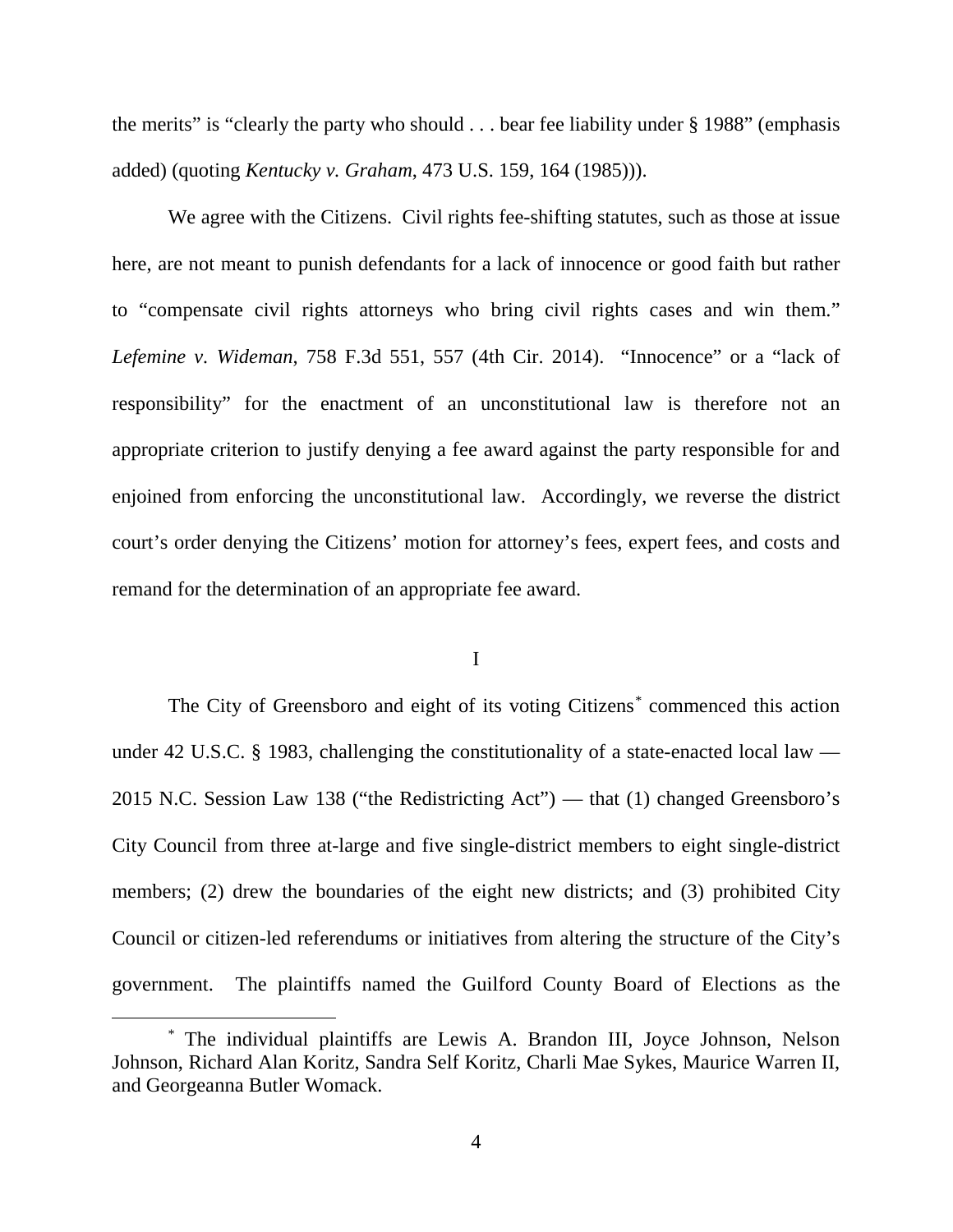defendant, as the County Board was responsible for conducting municipal elections in Greensboro and had the duty of enforcing the Redistricting Act, making it a necessary party to any action challenging enforcement of the Act. *See Wright v. North Carolina*, 787 F.3d 256, 262–63 (4th Cir. 2015). In their complaint, the plaintiffs alleged that the Redistricting Act violated the Equal Protection Clause and sought a permanent injunction against its enforcement. They did not, however, name the North Carolina General Assembly and the North Carolina Attorney General as defendants, believing them to be immune under the Eleventh Amendment, but those state representatives had notice of the action and chose not to intervene.

A month after this action was commenced, several Greensboro residents filed a motion to intervene as defendants to support the Redistricting Act, and the district court granted their motion. Several months later, these defendant-intervenors filed a motion to dismiss the action for failure to join necessary parties or, in the alternative, to require that those parties be joined, contending that the State of North Carolina, the North Carolina State Board of Elections, the State Board's Executive Director, and the Governor were all necessary parties. Both the City of Greensboro and the Citizens opposed the motion, arguing that all of the parties sought to be joined were immune from suit under the Eleventh Amendment and that none were necessary for the relief sought. The County Board took no position on the motion. The district court denied the motion, concluding that "while some of these persons and entities might well be proper parties . . . none [were] necessary parties." The defendant-intervenors subsequently filed a motion to withdraw from the litigation, and the court granted their motion.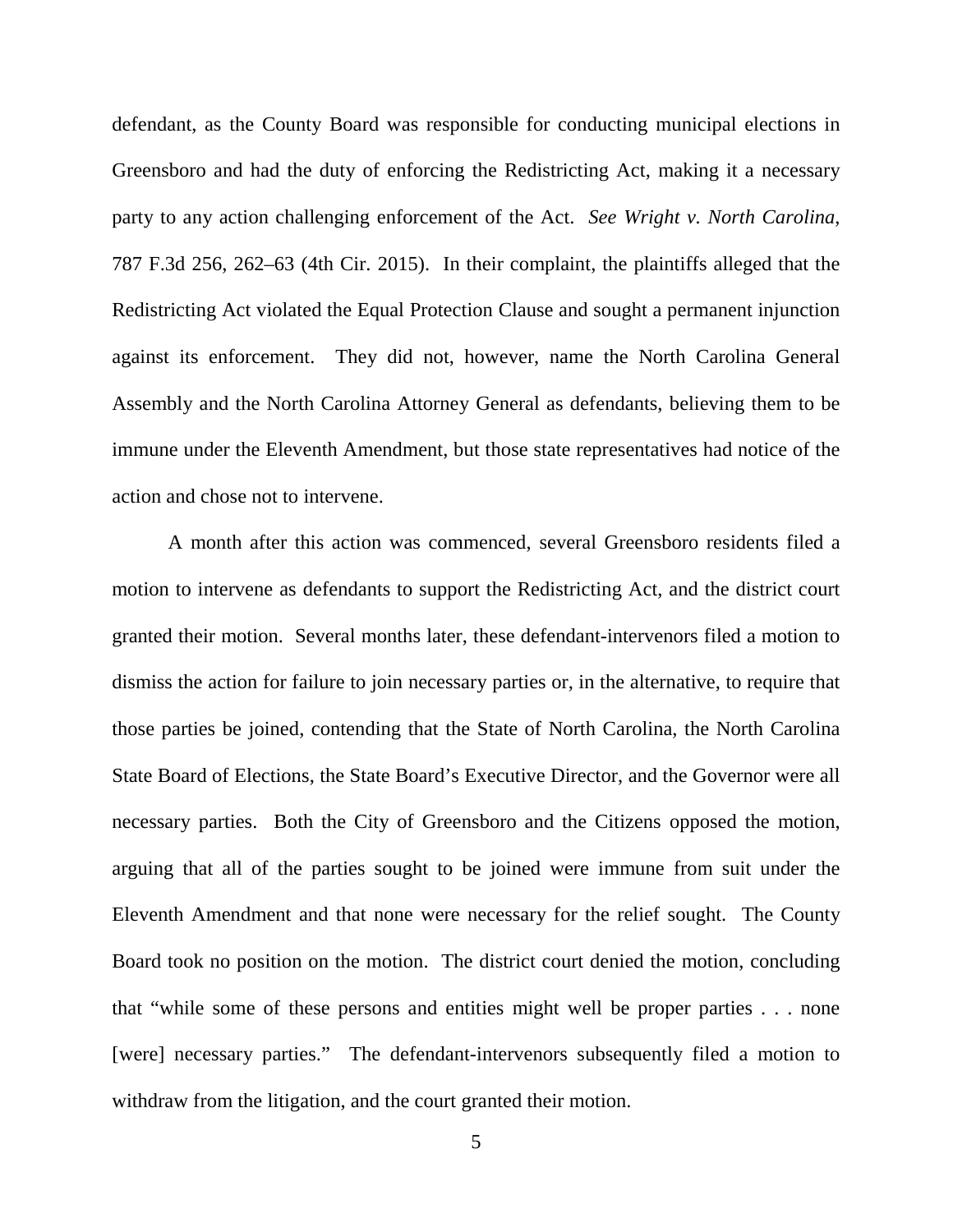Following a bench trial, during which the County Board took no position on the constitutionality of the Redistricting Act, the district court found that the Act violated the Equal Protection Clause and, by order dated April 13, 2017, permanently enjoined the County Board from enforcing it.

As prevailing parties, the eight Citizens, but not the City of Greensboro, then filed a motion under 42 U.S.C. § 1988 and 52 U.S.C. § 10310(e) for an award of attorney's fees, expert fees, and costs. Following briefing, the district court denied the motion. The court, recognizing that prevailing parties "should ordinarily recover an attorney's fee unless special circumstances would render such an award unjust," quoting *Hensley v. Eckerhart*, 461 U.S. 424, 429 (1983), concluded that this case presented "special circumstances" because the County Board neither enacted nor defended the unconstitutional law and was thus, in the court's view, "an innocent party" in "key ways." The court also noted that the Citizens did not sue the State of North Carolina, which the court considered "the responsible entity here." Faced with the "dilemma" of having to "choose between two bad options — assessing attorney's fees against a litigant who neither enacted nor defended the unconstitutional Act, or denying a fee award to the individual plaintiffs and their lawyers who prevailed on the merits of two equal protection claims, vindicating important constitutional rights" — the court elected to favor the County Board, concluding that "it would be unjust to require the County Board to pay the individual plaintiffs' attorney's fees." The court reasoned that "[a]n award of attorney's fees against a defendant who was not responsible and did not defend the Act would, in these circumstances, provide a perverse incentive to plaintiffs to avoid suing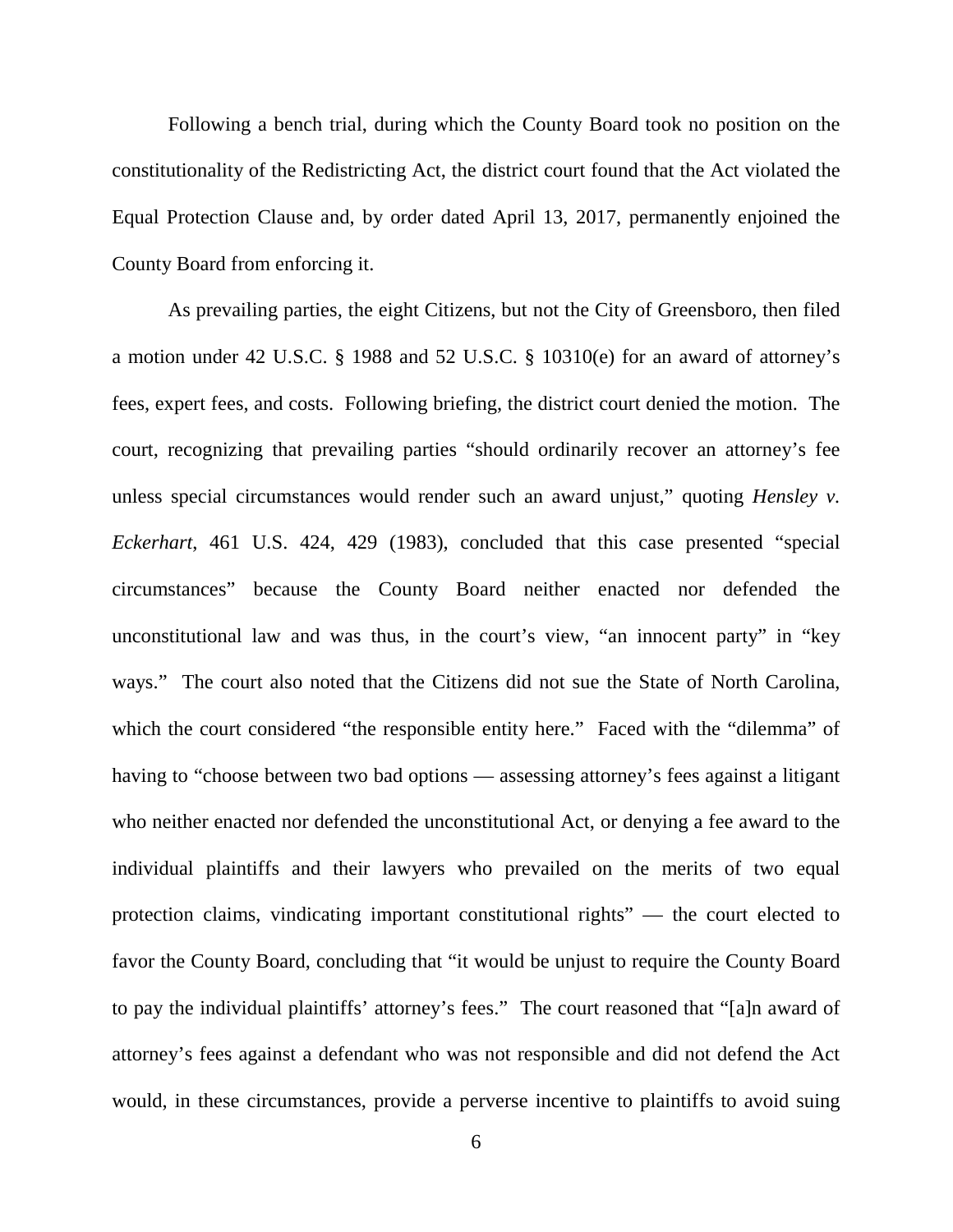responsible entities in favor of a non-responsible entity, especially if that entity is unlikely to contest relief."

From the district court's order dated January 3, 2018, denying the Citizens' motion for fees, the Citizens filed this appeal.

II

In enacting the Civil Rights Attorney's Fees Award Act of 1976, Congress created an exception to the "American Rule" that each party to a lawsuit bear its own attorney's fees, doing so in furtherance of the policy of facilitating access to judicial process for the redress of civil rights grievances. *See* H.R. Rep. No. 94-1558, at 1 (1976); S. Rep. No. 94-1011, at 2 (1976). The Act provides accordingly that in any proceeding under 42 U.S.C. § 1983, "the court, in its discretion, may allow the prevailing party . . . a reasonable attorney's fee as part of the costs." 42 U.S.C. § 1988. Similarly, in 52 U.S.C. § 10310(e), Congress provided that, for actions enforcing the voting guarantees of the Fourteenth and Fifteenth Amendments, a court "may allow the prevailing party . . . a reasonable attorney's fee, reasonable expert fees, and other reasonable litigation expenses as part of the costs." Because the language of § 1988 and § 10310(e) are "phrased in identical terms," we apply "the same rule of decision under both of them." *Bly v. Mcleod*, 605 F.2d 134, 138–39 (4th Cir. 1979).

While both statutes include in the authorization for fees the permissive "may allow," the Supreme Court has held that a prevailing party should "*ordinarily* recover an attorney's fee *unless special circumstances* would render such an award unjust."

7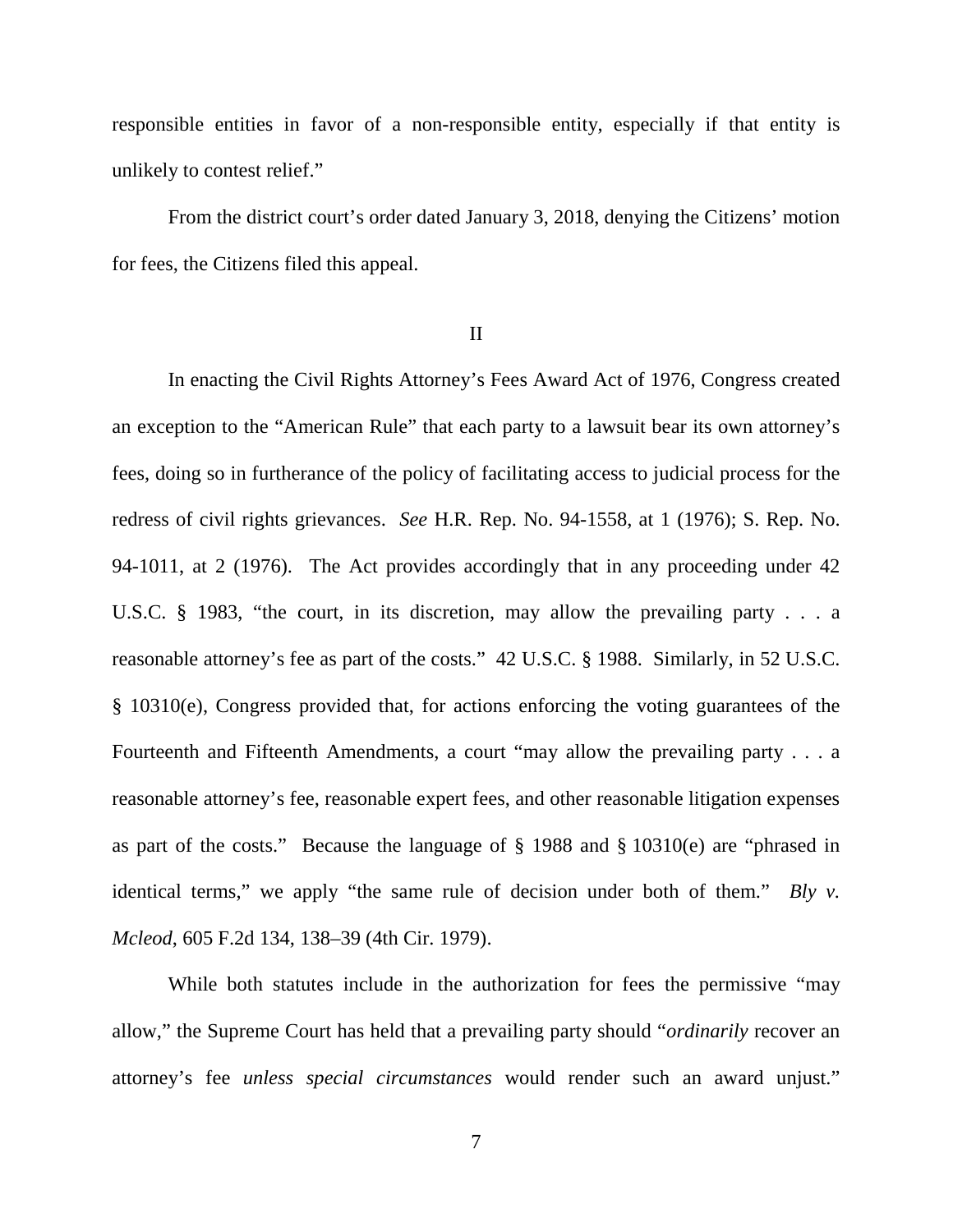*Hensley*, 461 U.S. at 429 (emphasis added). Moreover, the Court has concluded that a "court's discretion to deny a fee award to a prevailing plaintiff is narrow." *N.Y. Gaslight Club, Inc. v. Carey*, 447 U.S. 54, 68 (1980); *see also Doe v. Bd. of Educ. of Balt. Cnty.*, 165 F.3d 260, 264 (4th Cir. 1998) (noting that "[o]nly *on rare occasions* does a case present [special] circumstances" warranting a denial of fees to a prevailing party (emphasis added)); *Consumers Union, Inc. v. Va. State Bar*, 688 F.2d 218, 222 (4th Cir. 1982) (noting that the "special circumstances" exception is "*narrowly limited*" (emphasis added)). Consequently, we have not hesitated to reverse district courts that have found "special circumstances" where none existed. *See Lefemine*, 758 F.3d at 556–59 (concluding that no "special circumstances" existed and reversing a denial of a § 1988 fee motion on that ground); *Consumers Union*, 688 F.2d at 221–22 (same); *Bills v. Hodges*, 628 F.2d 844, 847 (4th Cir. 1980) (same, holding that neither a "plaintiff['s] ability to pay attorneys' fees" nor "a defendant's good faith" qualify as "a special circumstance that would render an award of fees unjust").

The Citizens contend that the reasons the district court gave are legally irrelevant to the denial of fee awards under § 1988 and § 10310(e) and that the court failed to recognize the narrowness of the "special circumstances" exception. They note that the district court found as its reasons for the denial of fees (1) that the County Board was an "innocent party" and was "not responsible" for enacting the Redistricting Act, did not defend it, and participated minimally in the litigation and (2) that the Citizens chose to sue only the County Board and not the State or its representatives. The Citizens argue that these reasons are insufficient: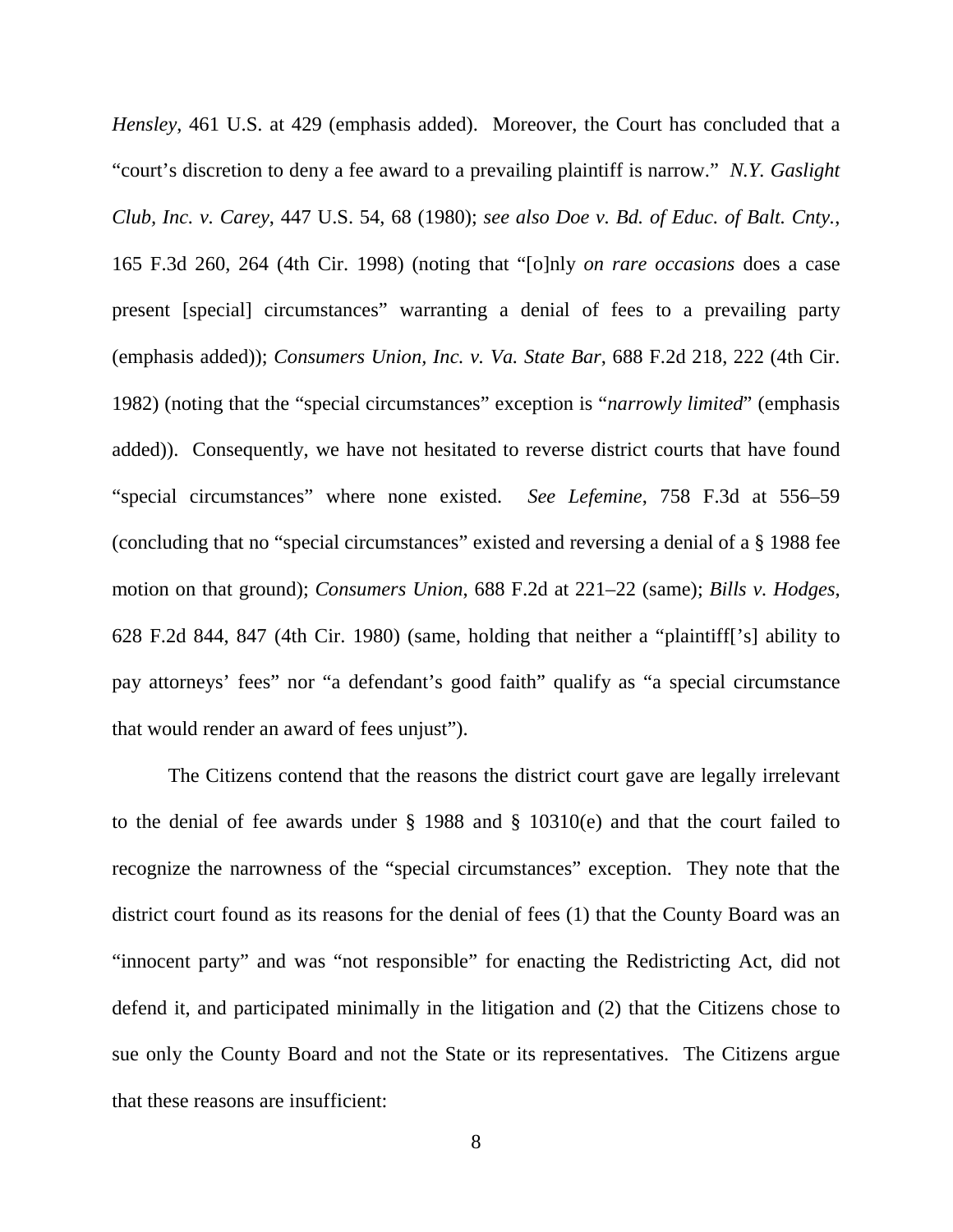[T]he consensus among the federal courts is that a defendant's good faith does not justify a denial of fees. Fee awards against neutral enforcement entities — who are often simply nominal defendants in civil rights lawsuits challenging the constitutionality of state laws that the entities did not pass — are "run-of-the-mill occurrences," *Consumers Union*, 688 F.2d at 222 (quoting *Supreme Court of Va. v. Consumers Union, Inc.*, 446 U.S. 719, 739 (1980)).

Indeed, they maintain that such fee awards are "the norm" in redistricting cases, where officials and entities — even though not responsible for enacting the challenged law are nonetheless charged with conducting elections under it and therefore are sued over its constitutionality. *See Hastert v. Ill. State Bd. of Election Comm'rs*, 28 F.3d 1430 (7th Cir. 1993); *Raleigh Wake Citizens Ass'n v. Wake Cnty. Bd. of Elections*, No. 5:15-cv-156-D), 2017 WL 4400754 (E.D.N.C. Sept. 29, 2017). The Citizens also contend that the fact that they sued only the County Board and not the State has no "bearing on whether they are entitled to fees." For these reasons, they argue that the district court's opinion is an outlier decision, standing apart from the "near-unanimous precedent[s]" on the subject, and therefore should be reversed for abuse of discretion.

In its Memorandum Opinion and Order denying the Citizens a fee award, the district court observed that the North Carolina General Assembly, not the County Board, enacted the unconstitutional Redistricting Act. It reasoned therefore that because the blame for the Act's unconstitutionality lay with the State, the Citizens' fees should be paid by the State, not the County Board. Although the court recognized that the state defendants would possibly enjoy sovereign immunity, it noted that such immunity is "an affirmative defense that [could] be waived." The court ultimately concluded that "an award of attorney's fees against a defendant who was not responsible and did not defend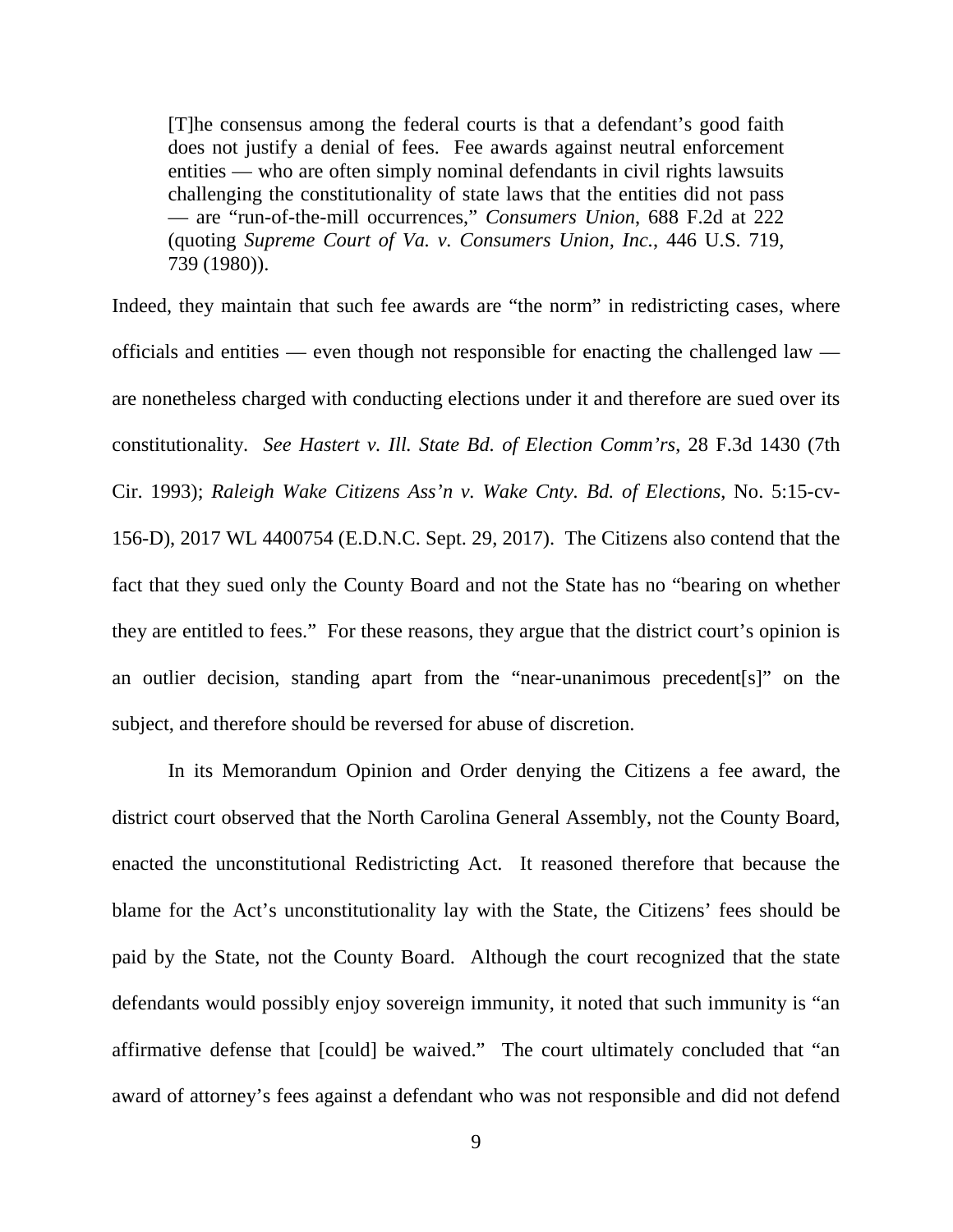the act would, in these circumstances, provide a perverse incentive to plaintiffs to avoid suing responsible entities in favor of a non-responsible entity, especially if that entity is unlikely to contest relief."

In reaching this conclusion, however, the district court seemed to have doubts about denying the Citizens their fees, suggesting that both parties were entitled to win on the motion and that the court was therefore presented with "a dilemma" on how to rule. While it recognized that if it denied the Citizens' motion, their counsel would "not receive compensation ordinarily authorized by federal law, despite vindicating constitutional rights," it nonetheless decided to "leav[e] the individual [Citizens] to bear their own costs" as the "lesser of these two unjust results."

As an initial matter, it is of little or no import that the County Board was not involved in enacting the Redistricting Act. The relevant facts are that the County Board *was charged with enforcing the Act* and that the Citizens *obtained full relief* against the County Board. Suits seeking injunctions against enforcement entities are the standard means by which laws are challenged on constitutional grounds. As the Supreme Court has noted, "[f]ee awards *against enforcement officials* are run-of-the-mill occurrences, even though, on occasion, had a state legislature acted or reacted in a different or more timely manner, there would have been no need for a lawsuit or for an injunction." *Supreme Court of Va. v. Consumers Union, Inc.*, 446 U.S. 719, 739 (1980) (emphasis added). The purpose of fee shifting is *not to punish* those responsible for promulgating unconstitutional laws, but rather to "enable potential plaintiffs to obtain the assistance of competent counsel in vindicating their rights." *Kay v. Ehrler*, 499 U.S. 432, 436 (1991);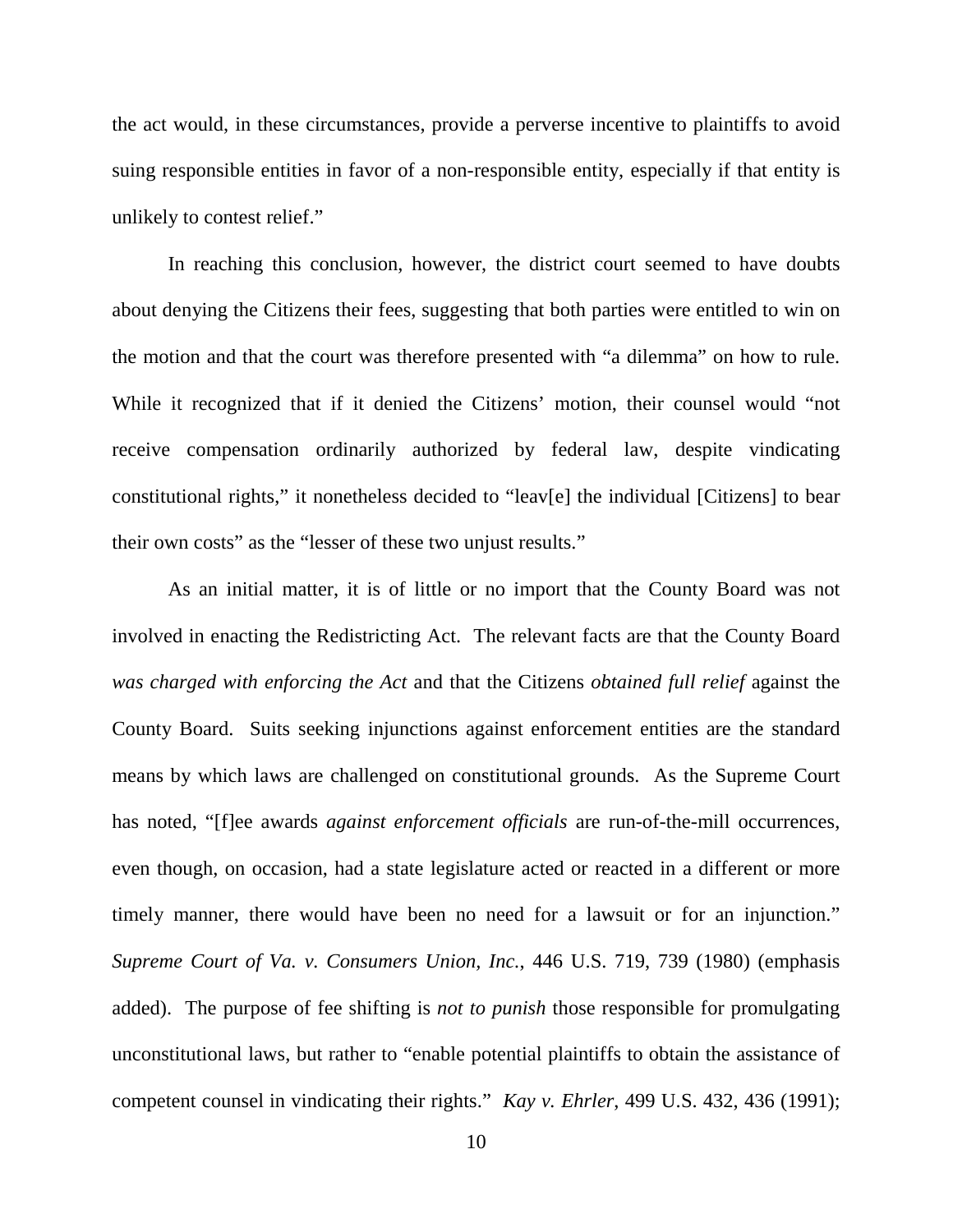*see also Pruett v. Harris Cnty. Bail Bond Bd.*, 499 F.3d 403, 417 (5th Cir. 2007) ("That a defendant does not promulgate a policy does not eliminate the costs the plaintiff had to bear in securing his rights, hence even defendants lacking culpability and acting in good faith should pay attorneys' fees"); *Hastert,* 28 F.3d at 1439, 1444 (holding that the Illinois State Board of Election Commissioners could be liable for attorney's fees in a redistricting case, notwithstanding the fact that the State Board was "truly a nominal defendant" that had "no interest in the eventual outcome except that there *be* an outcome which it [could] implement"). Enabling civil rights plaintiffs to have access to courts to enjoin enforcement of unconstitutional laws furthers the national policy of facilitating the redress of civil rights grievances — irrespective of whether the party enjoined was responsible for enacting the law at issue. *See Zipes*, 491 U.S. at 759.

In addition, the County Board's refusal to defend the Redistricting Act in court should have been of little moment on the issue of whether to award fees to the Citizens. *See Hastert*, 28 F.3d at 1444 n.16 (noting that, for purposes of attorney's fees, it was "of no consequence" that the defendant "played no active role in the proceedings and agreed to enforce whatever plan the district court adopted"). It is true that the County Board's refusal to defend the law streamlined the litigation and thereby *reduced* the fees incurred. But the Board's actions did "not eliminate the costs [that] the plaintiff[s] had to bear in securing [their] rights," *Pruett*, 499 F.3d at 417, which, given that the clear goal of § 1988 and § 10310(e) is to eliminate or reduce such costs in order to provide "effective access to the judicial process," *see City of Riverside v. Rivera*, 477 U.S. 561, 576 (1986), means that the Citizens should be awarded the fees that they incurred in vindicating their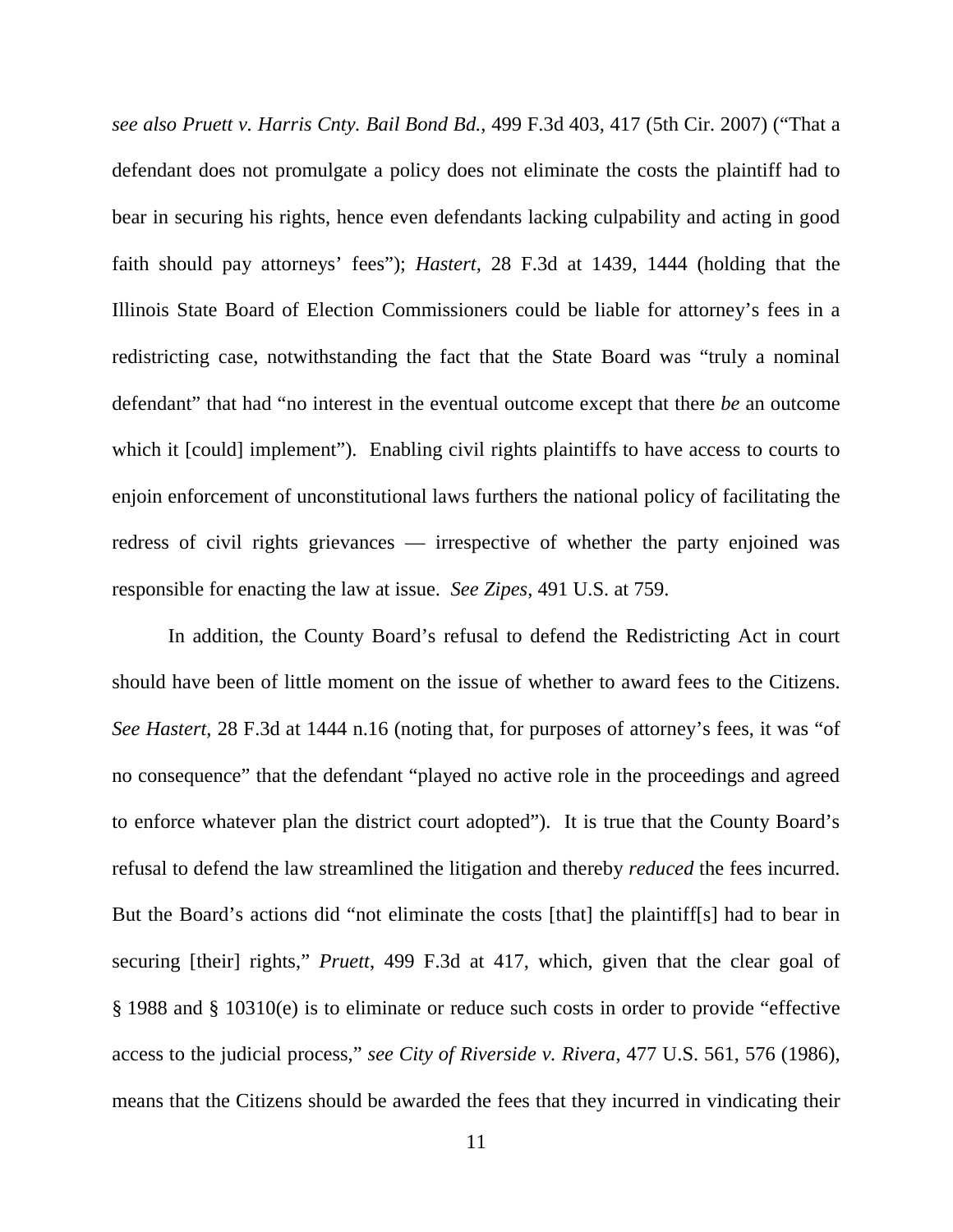civil rights. Thus, while the County Board's conduct during litigation may have *limited* its fee liability, it did not immunize the Board from fee liability.

Moreover, contrary to the County Board's argument, there is no injustice in requiring a *county* entity to pay fees in a lawsuit challenging the constitutionality of a *state* law. The First Circuit, in affirming a § 1988 fee award against a city government for a lawsuit successfully challenging the constitutionality of a state law, explained this well:

The facts that the city did not itself enact the law at issue and that some other entity may be more 'culpable' or 'causally responsible' than the city do not, in our view, make it 'unjust' as a matter of law to assess these costs. *Indeed, civil rights action costs (including attorney's fees) are often assessed against defendants who enforce the laws instead of those who enact them. The legislature is rarely sued.* School districts and counties have paid costs when they sought to enforce state statutes. We see nothing in the city/state relationship that would warrant carving out a special legal rule excepting cities from cost liability when they seek to enforce state statutes. Cities are legal instruments of the state. In any event, the practical difficulties that would accompany any requirement that courts trace the cost dollar back to the most appropriate 'tax pot' suggest that Congress had no such legal rule in mind. The state can more easily provide for appropriate shifting of financial burdens when it enacts indemnification statutes.

*Venuti v. Riordan*, 702 F.2d 6, 8 (1st Cir. 1983) (Breyer, J.) (emphasis added) (citations omitted); *see also Pruett*, 499 F.3d at 416–17 (concluding that no "special circumstances" existed where the defendant — a county entity in a lawsuit challenging the constitutionality of a state law — was "not a policy making body" but rather "merely enforce<sup>[d]</sup> the laws and policies of the state"). At bottom, because the County Board was the "department of the State" charged with enforcement of the Redistricting Act, *see Ysursa v. Pocatello Educ. Ass'n*, 555 U.S. 353, 362 (2009), the County Board's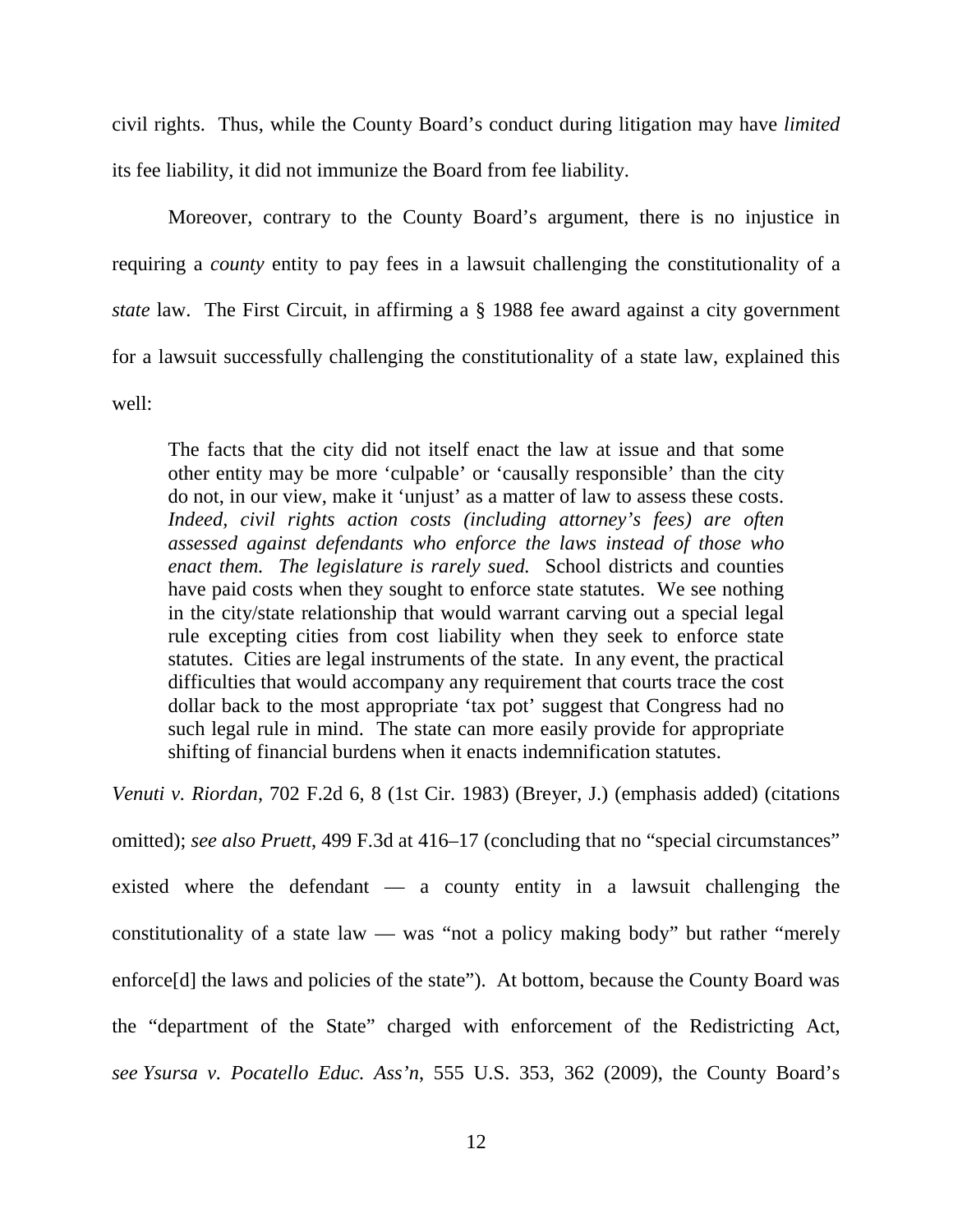concerns are ultimately about how North Carolina has chosen to structure its enforcement apparatus. Those concerns, however, cannot justify denying fees to prevailing civil rights plaintiffs. And to the extent the County Board suggests that the burden on county taxpayers supports denying fees, we have already expressly recognized that such a burden is "an improper ground for denying or reducing an attorney's fee to the prevailing party under 42 U.S.C. § 1988." *Rum Creek Coal Sales, Inc. v. Caperton*, 31 F.3d 169, 180 (4th Cir. 1994).

Finally, the Citizens' choice to sue only the County Board and not any unnecessary defendants cannot support denying fees. The County Board, as the instrumentality charged with the enforcement of the Redistricting Act, was the only necessary defendant, *see Wright*, 787 F.3d at 262–63, and the Citizens prevailed against it, obtaining full relief. The County Board therefore was the only entity "legally responsible for relief on the merits." *Zipes*, 491 U.S. at 763 (citation omitted).

Seeking to avoid an award of fees against it, the County Board points to our decision in *Chastang v. Flynn & Emrich Co.*, 541 F.2d 1040 (4th Cir. 1976). But that decision cannot sustain the weight that the County Board seeks to place on it. In *Chastang*, the plaintiffs filed suit under Title VII, alleging that their employer's retirement plan discriminated on the basis of sex and naming as defendants their employer, the committee administering the plan, and the plan's corporate trustee. After the plaintiffs prevailed, the district court declined to award attorney's fees, and we affirmed. Recognizing that "good faith alone would not insulate [the defendants] from making [the] plaintiffs whole," we concluded that circumstances in that case presented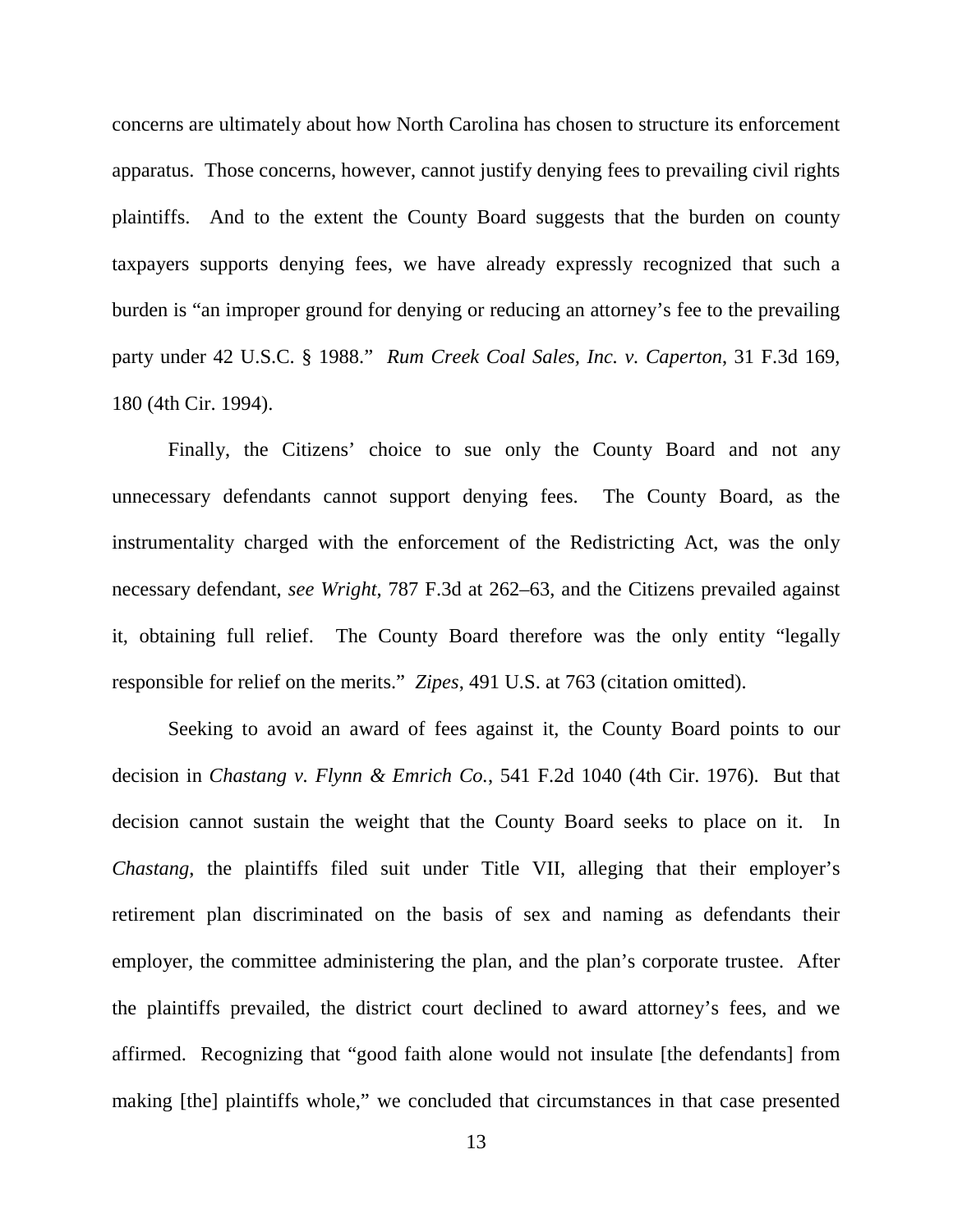"more." *Chastang*, 541 F.2d at 1045. Of key importance, we noted that "[s]hould attorneys' fees be awarded . . . the net effect would be to penalize innocent participants in the plan," who, "[b]ecause the plan was amended to eliminate its illegally discriminatory aspects *before plaintiffs' suits were filed*," could not "be said to have derived any benefit, direct or indirect, from the litigation." *Id.* (emphasis added); *see also id.* (noting that the company "redressed its unintentional violation" of Title VII and that "from the chronology of events [it could not be] infer[red] that plaintiffs' law suits were a contributing factor"). The circumstances in *Chastang* are thus materially different from those in this case, where the Citizens obtained a permanent injunction barring enforcement of a redistricting law found to be unconstitutional.

At bottom, we conclude that the district court abused its narrowly circumscribed discretion in holding that "special circumstances" existed in this case. We therefore reverse the district court's order and remand for a determination of a reasonable fee award. In making that determination, however, the Citizens will not be entitled to recover fees attributable to the intervenors' involvement. *See Brat v. Personhuballah*, 883 F.3d 475, 484–85 (4th Cir. 2018).

## REVERSED AND REMANDED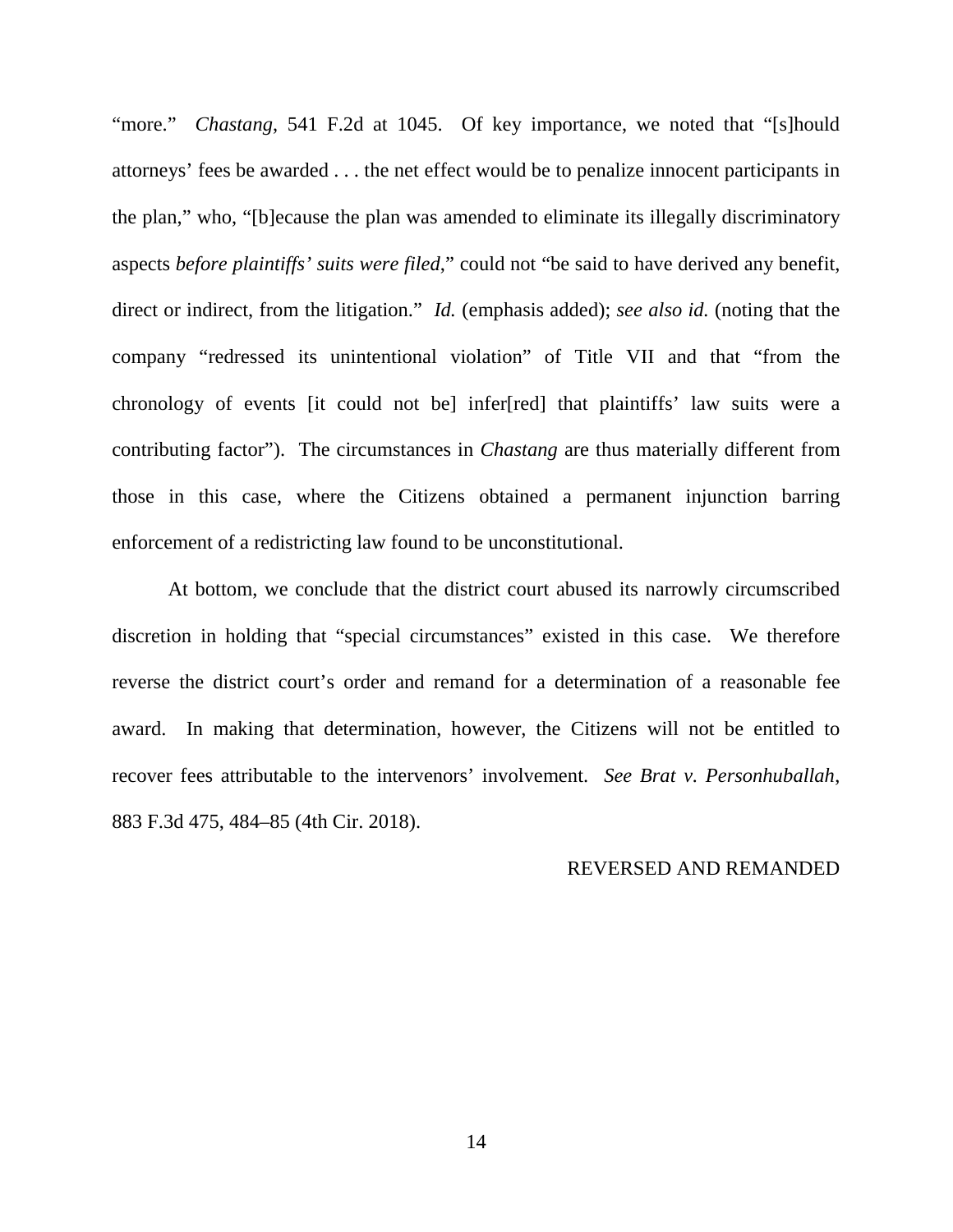RICHARDSON, Circuit Judge, dissenting:

Congress authorized district courts to award attorney's fees to prevailing civil rights plaintiffs under 42 U.S.C. § 1988. But in doing so, Congress did not mandate fee awards in every case. Rather, Section 1988(b) provides that "the court, *in its discretion*, *may* allow the prevailing party ... a reasonable attorney's fee as part of the costs." (emphasis added). This unambiguous delegation of authority requires us to give the district judge—the person most closely attuned to the facts—at least a modicum of discretion to decide whether to award fees.

Here, the district court scrutinized the conduct of the parties and determined that awarding attorney's fees would be unjust. My good colleagues disagree. But because the judge thoughtfully exercised the discretion granted to her, I respectfully dissent.

One could be excused for thinking that the statutory language—"the court, in its discretion, may"—bestows broad discretion on the district court to decide whether to award attorney's fees. Such a conclusion would be even more understandable after contrasting this text with that of other fee-shifting provisions that limit a judge's discretion. *See, e.g.*, 22 U.S.C. § 9007(b)(3) (the court "*shall order* the respondent to pay necessary expenses … *unless the respondent establishes that such order would be clearly inappropriate*" (emphasis added)). Despite the statute's text, courts have narrowly construed district courts' discretion under Section 1988(b) to further a "policy of facilitating access to judicial process for the redress of civil rights grievances." Majority Op. at 7. But neither the Supreme Court nor this Court has stripped the district courts of all discretion. Indeed, courts have repeatedly acknowledged that some discretion remains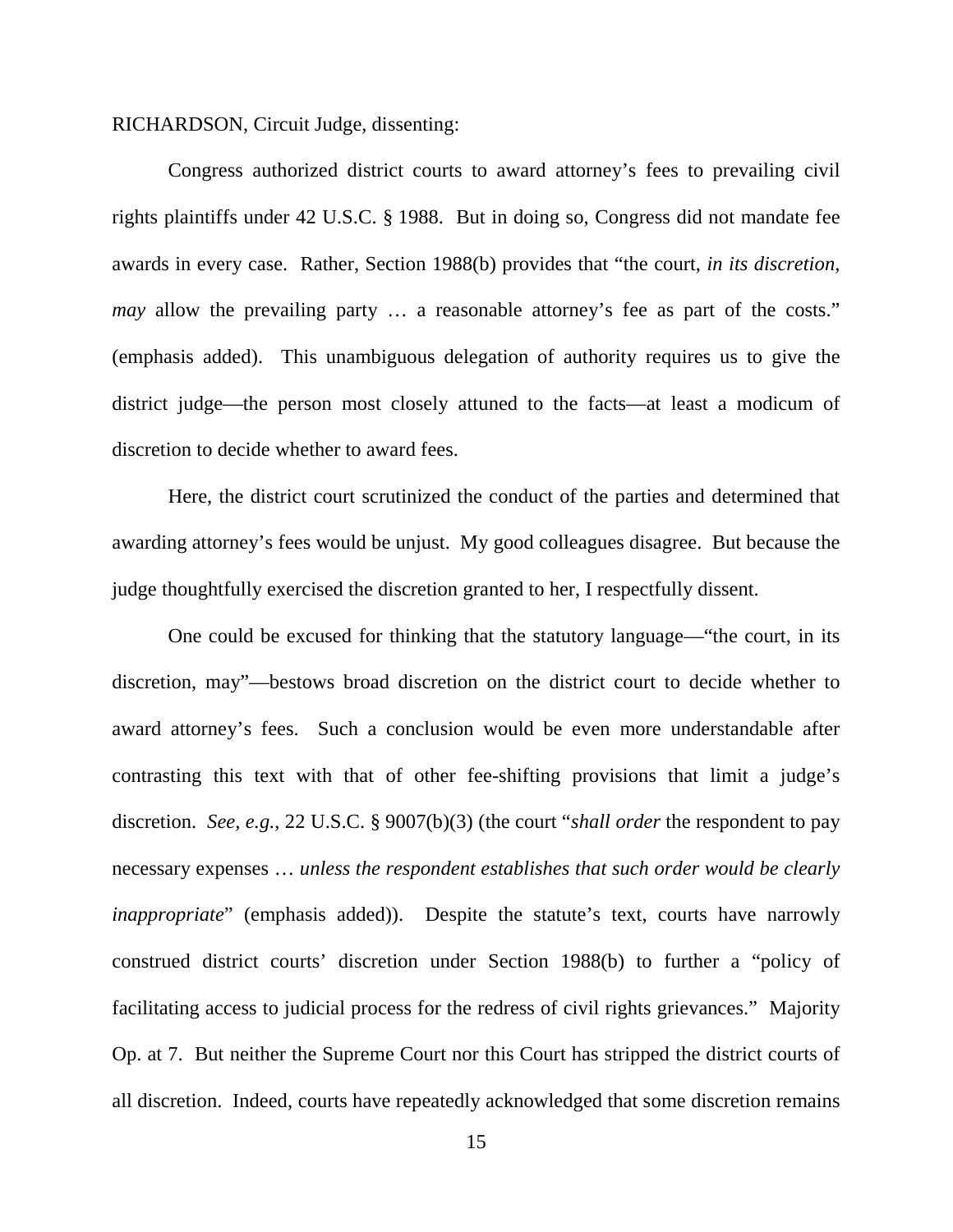to deny fees to prevailing parties based on "special circumstances." *See, e.g.*, *Hensley v. Eckerhart*, 461 U.S. 424, 429 (1983) (noting that a plaintiff "should ordinarily recover an attorney's fee unless special circumstances would render such an award unjust" (quoting legislative history).<sup>[1](#page-15-0)</sup>

In determining whether "special circumstances" warranted denying attorney's fees, the court below considered the actions of both sides, looking to the relevant behavior of the defendant as well as the plaintiffs. If "special circumstances" are to mean anything, they must include the conduct of the parties involved in the litigation. The district court was best positioned to evaluate that conduct, which it had witnessed firsthand. We should not quickly discard her insightful analysis.

First, the district judge examined the defendant's conduct leading up to and during the litigation. And here the County Board of Elections neither enacted nor took any positions to defend the offending law. What is more, the County Board actively cooperated with plaintiffs to simplify their case by stipulating to various facts. In making those decisions, the County Board reasoned that, as a ministerial entity, "taking a position on the constitutional issues raised would be inconsistent with its duty to administer elections in an impartial and nonpartisan manner." *City of Greensboro v. Guilford Cty. Bd. of Elections*, 248 F. Supp. 3d 692, 697 (M.D.N.C. 2017).

<span id="page-15-0"></span><sup>&</sup>lt;sup>1</sup> Plaintiffs stress that as a factual matter judges rarely deny attorney's fees in these cases. But rarity does nothing to show whether *this judge* abused her discretion in finding *these special circumstances* supported denying fees.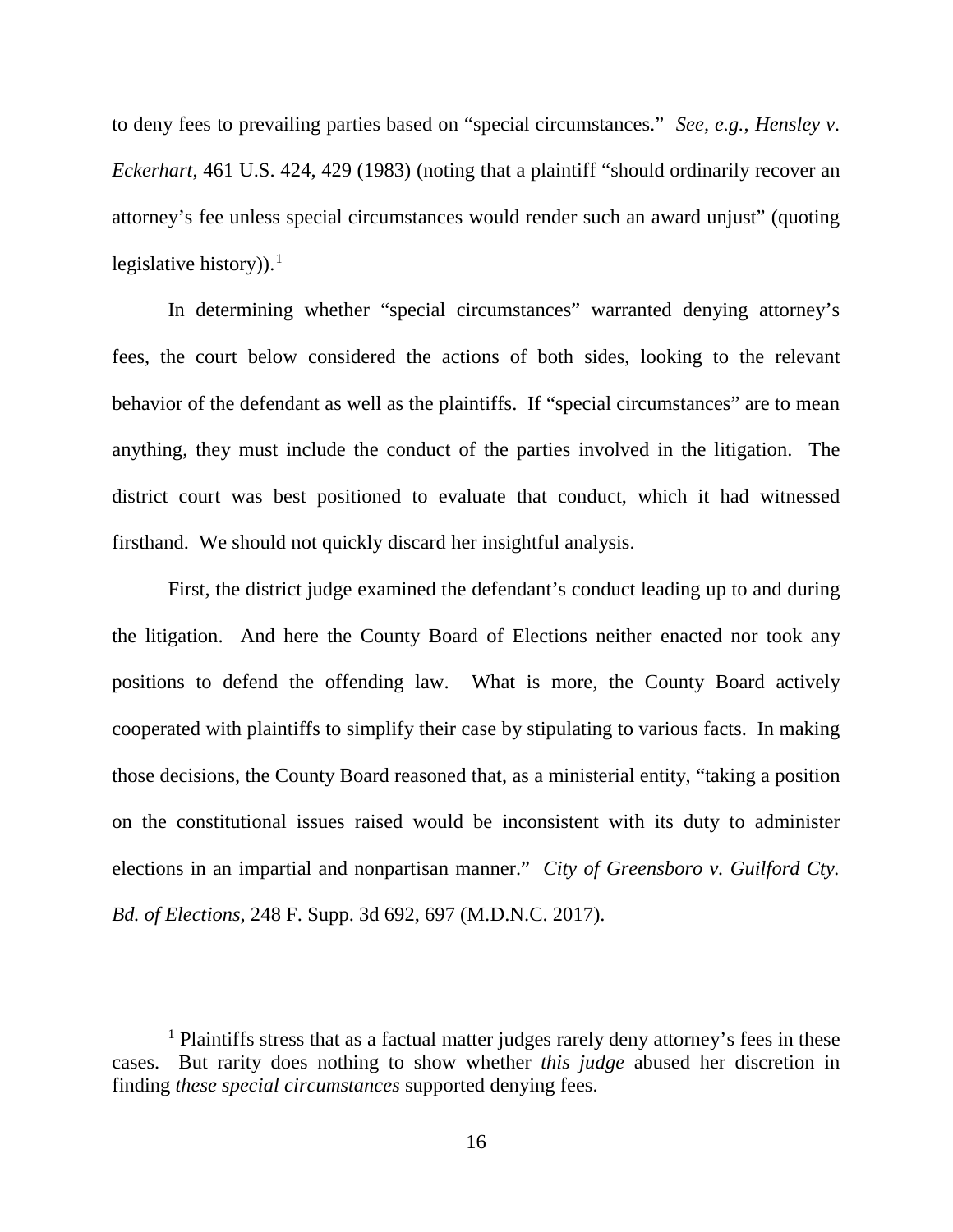As the district court acknowledged, a defendant's good faith is not enough, standing alone, to warrant denying fees. But this does not make good faith irrelevant when combined with something "more." *Chastang v. Flynn & Emrich Co.*, 541 F.2d 1040, 1045 (4th Cir. 1976). To the contrary, we have held that a defendant's good faith is a "virtual prerequisite" to a denial of fees. *Teague v. Bakker*, 35 F.3d 978, 996 (4th Cir. 1994).

More broadly, our precedent makes clear that the defendant's conduct can be relevant to deciding whether to award fees. *See Chastang*, 541 F.2d at 1045 (holding the denial of fees justified in part by the blamelessness and behavior of the defendant); *see also Consumers Union of U.S., Inc. v. Virginia State Bar*, 688 F.2d 218, 222 (4th Cir. 1982) (holding the fee award justified in part because the defendant helped enact the unconstitutional rule and sought to repeal it only after the plaintiffs sued). A district court may thus consider that a defendant, with no choice but to carry out the challenged action, affirmatively chose not to defend the law and instead assisted the plaintiffs.<sup>[2](#page-16-0)</sup>

<span id="page-16-0"></span> <sup>2</sup> The Majority attempts to distinguish *Chastang* based on the timing of the defendant company's amendment of the retirement plan at issue. Majority Op. at 14. But our holding there did not turn on that one fact. While *Chastang* certainly acknowledged the relevance of the timing of the plan's amendment to comply with the law going forward, the amendment did nothing to eliminate the need for the lawsuit to recover past damages. Along with the defendant's good faith and prompt amendment to the unconstitutional plan, we found something "more" that justified denying fees. We noted that the defendant company (1) did not violate the law when it first established the retirement plan, (2) had no "unrestricted right" to amend the plan, (3) acted "with reasonable dispatch as soon as a murky area of the law was clarified," (4) "unintentional[ly]" violated the law, (5) "had no pecuniary interest in the fund," meaning it "had no economic incentive" to violate the law, and (6) "more importantly, it had no right unilaterally to alter the schedule of benefits for participants in the plan." *Chastang*, (Continued)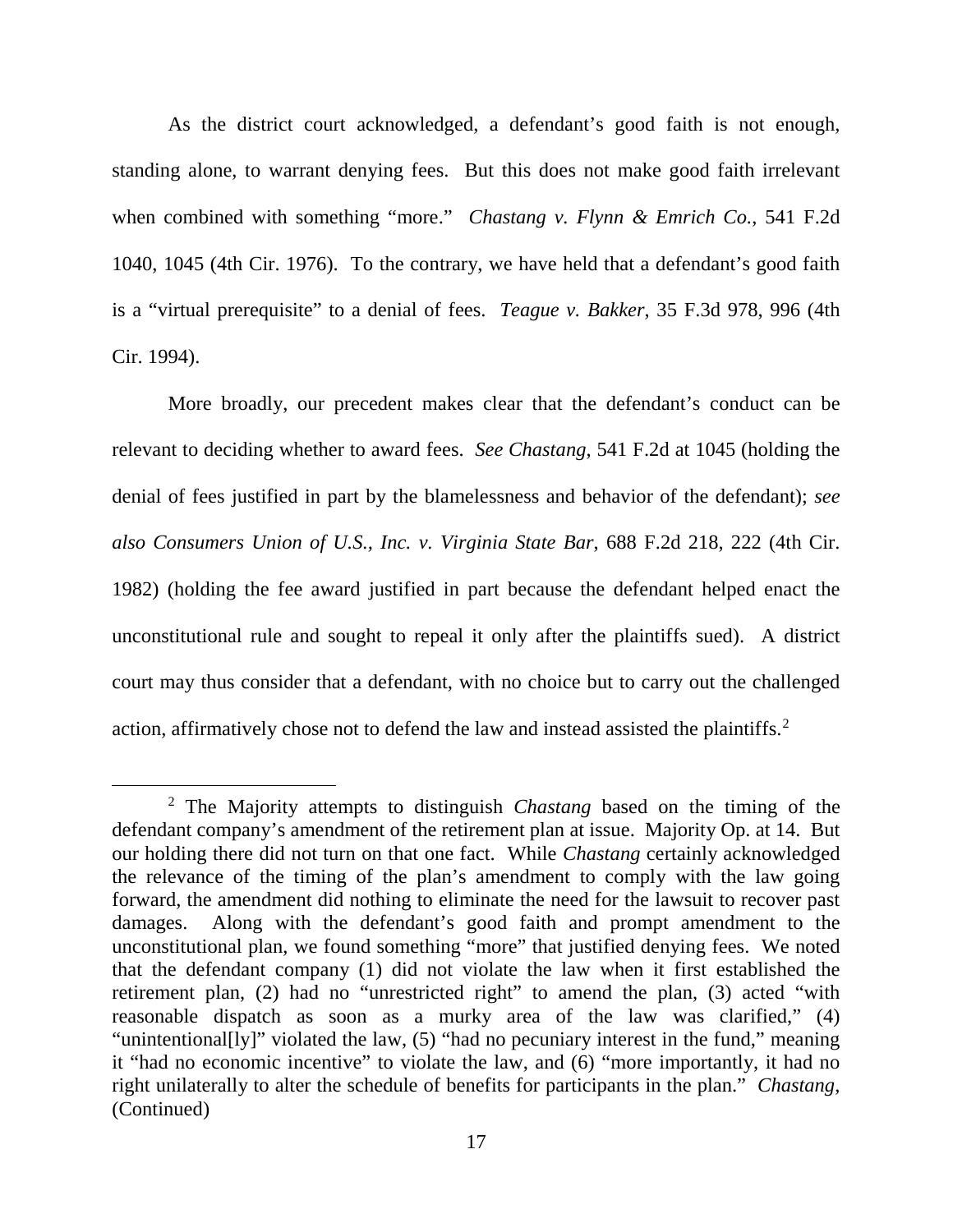Along with considering the defendant's actions, the district court also considered the plaintiffs' litigation conduct. The plaintiffs initially sued only the County Board. Then they actively resisted intervenors' attempts to join *any* party with policymaking responsibility for the Act (*e.g.*, a member of the State Board of Elections). Now, the plaintiffs' attorneys seek to excuse those choices based on flimsy reasoning.<sup>[3](#page-17-0)</sup> Nothing precluded them from suing responsible state actors. Yet they focused on a defendant who would not defend the suit.

That strategic focus on this defendant made their case easier to win. But it also meant that the County Board—a local government entity with no meaningful responsibility for the practices at issue, and whose budget is far smaller than the state's would be left holding the bag when it came time to pay attorney's fees. Since district judges are in the best position to identify stratagem, we should respect this district

 $\overline{a}$ 

<sup>541</sup> F.2d at 1045. Similarly, we noted that (7) the committee administering the plan should not pay fees because "it did not originate the discrimination which subsequently became illegal," but merely "participated in a passive act of discrimination." *Id.* Finally, we noted that (8) awarding fees would only "penalize innocent participants in the plan." *Id.*

<span id="page-17-0"></span><sup>&</sup>lt;sup>3</sup> The attorneys for the plaintiffs claim that they "potentially risked sanctions by willfully disregarding this Court's very recent ruling [in *Wright v. North Carolina*] that naming only the County Board (and not a state defendant) was the appropriate course." Appellants' Brief at 29. This overstates our holding. Nowhere in our opinion did we state that plaintiffs can *only* sue an elections board. Instead, we merely found that plaintiffs *must* sue the county board of elections and that suing individual legislators "would be futile" since such individuals lack enforcement authority. *Wright v. North Carolina*, 787 F.3d 256, 263 (4th Cir. 2015). We offered no decision on the efficacy of suing other state officials who possess some authority.